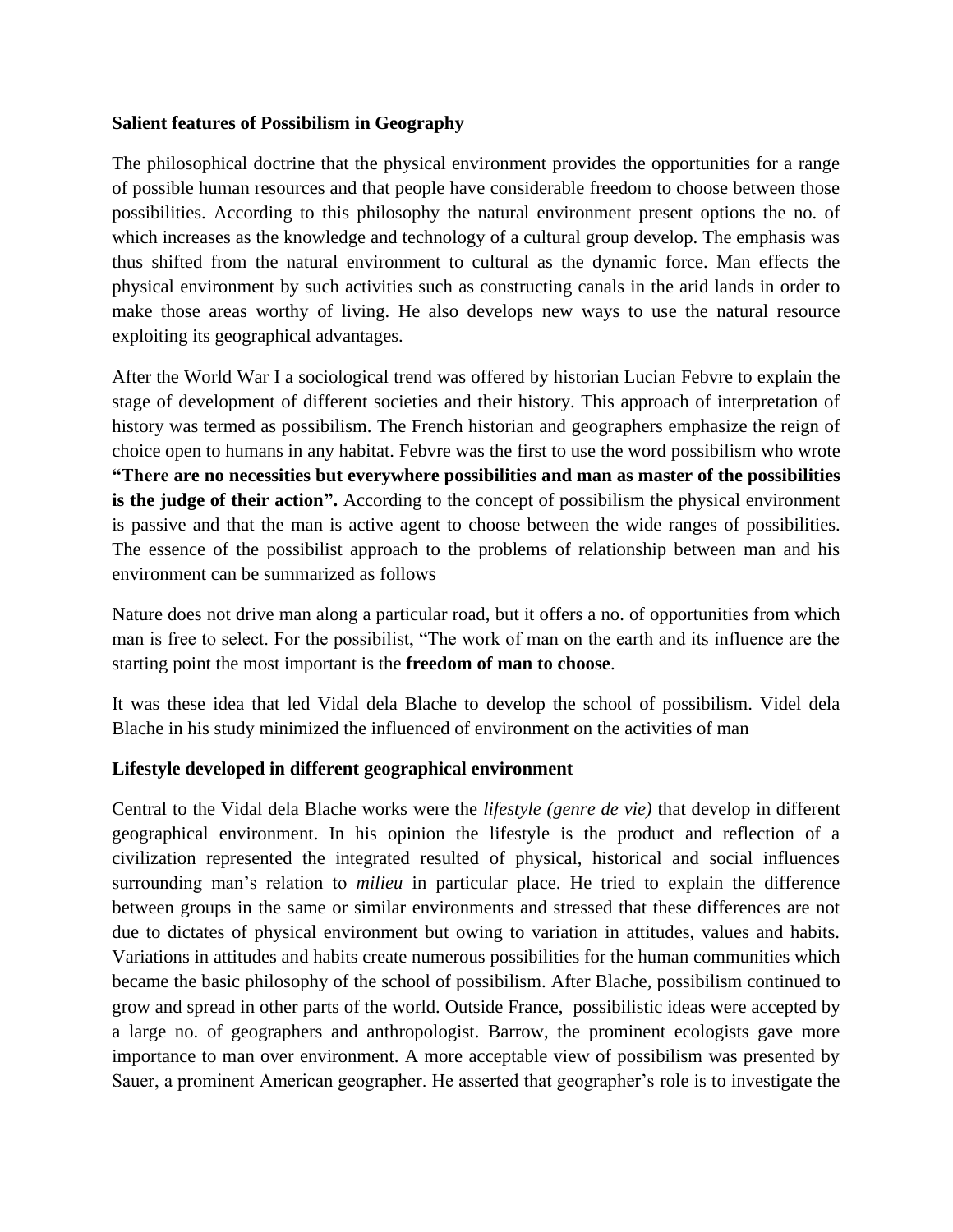cultural landscape. From such an exercise, the geographers would observe major changes that have occurred in an area as a result of occupancy by human groups.

Inspite of the fact that man has numerous possibilities in a given settings, he cannot go against the directions laid by the physical environment. The limits set by the nature to man's action vary from one historical period to another. In marginal environment such as hot and cold desert and at low stages of culture, man's choice may be extremely restricted. In more favorable areas of the warm and cool temperate zones where man's techniques are highly developed the possibilities are numerous. But however many skills man acquires he can never free himself from nature's control. As such possibilist approaches has been criticized by many of the contemporary thinkers. Griffith Taylor while criticizing possibilism stressed that society as a whole should make use of choices offered by the nature and geographer's duty is to interpret the programme of the nature. Taylor was largely right because the task of geography is to study the natural environment and its effect on man. Moreover possiblism doesnot encourage the study of geographical environment as it promotes natural over anthrocentrism in geography. Geographers should bear in mind that nature always set limit or boundaries within which man has to work; for his survival i.e. man has to work for his survival i.e. man has to follow the nature's programme.

## **Approaches or principle of possibilism in the study of Human Geography**

It was emerged as a reaction to environmentalism. Possibilism is a point of view which focuses on the role of man as a geographic agent and a modifier of physical environment. Lucian Febvre used the term possibilism.

Later on the idea of possibilism was carried forward by many scholars Blache and Brunhes in France and Bowman and Carl o Sauer in USA have been staunch supporter of possibilism.

Blache-"Man is a both active and passive but he is more concerned with man as a geographic agent who modified the physical environment to suit his needs. He writes-"There is no question of geographical determinism because culture is a dominant factor in human society. Infact man views environment through the prism of culture and exercises his choice which may appear to bear no correspondence with physical environment. In California, foreg: Indian, Mexican, Spanish and Americans in sequence played their roles in the identical environment each making their choice of the way of living life from numerous possibilities that existed in terms of their culturally determined perception. He advocated the concept of *genre de vie* to further advance the cause of possibilism.

Febvre has rightly quoted that – There are no necessities but everywhere possibilities and man as a master of these possibilities is the real judge of their use.

Brunhes has alleviated humans activity to one of the powers of nature which leads to the core of possibilitic philosophy namely the contention that "Nature is not mandatory, but permissive". He